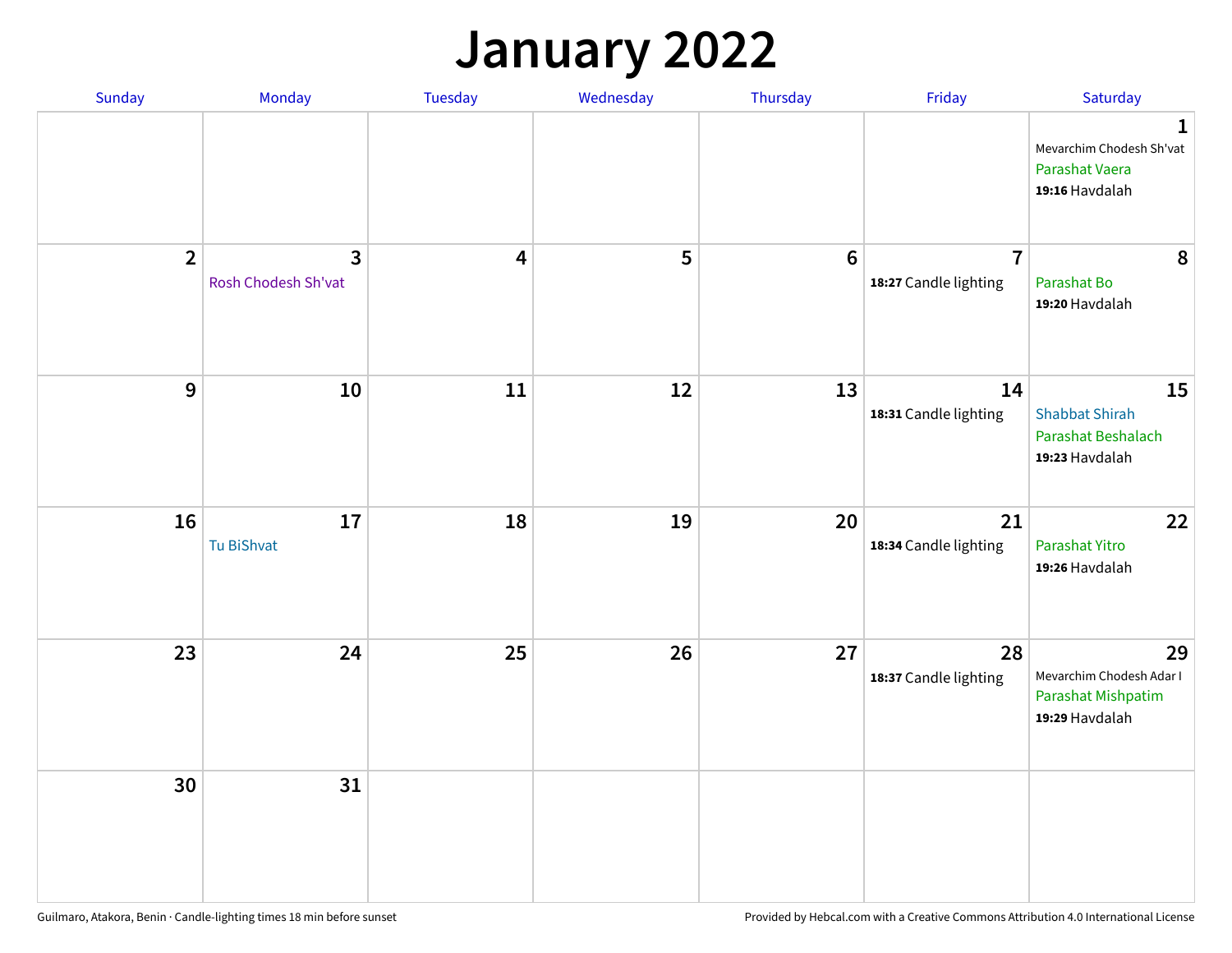# **February 2022**

| Sunday | Monday         | Tuesday                             | Wednesday                             | Thursday                | Friday                                           | Saturday                                                                                          |
|--------|----------------|-------------------------------------|---------------------------------------|-------------------------|--------------------------------------------------|---------------------------------------------------------------------------------------------------|
|        |                | $\mathbf{1}$<br>Rosh Chodesh Adar I | $\overline{2}$<br>Rosh Chodesh Adar I | $\overline{\mathbf{3}}$ | $\overline{\mathbf{4}}$<br>18:40 Candle lighting | 5<br>Parashat Terumah<br>19:31 Havdalah                                                           |
| $6\,$  | $\overline{7}$ | 8                                   | 9                                     | 10                      | 11<br>18:42 Candle lighting                      | 12<br>Parashat Tetzaveh<br>19:33 Havdalah                                                         |
| 13     | 14             | 15<br><b>Purim Katan</b>            | 16                                    | 17                      | 18<br>18:43 Candle lighting                      | 19<br>Parashat Ki Tisa<br>19:34 Havdalah                                                          |
| 20     | 21             | 22                                  | 23                                    | 24                      | 25<br>18:44 Candle lighting                      | 26<br><b>Shabbat Shekalim</b><br>Mevarchim Chodesh Adar II<br>Parashat Vayakhel<br>19:34 Havdalah |
| 27     | 28             |                                     |                                       |                         |                                                  |                                                                                                   |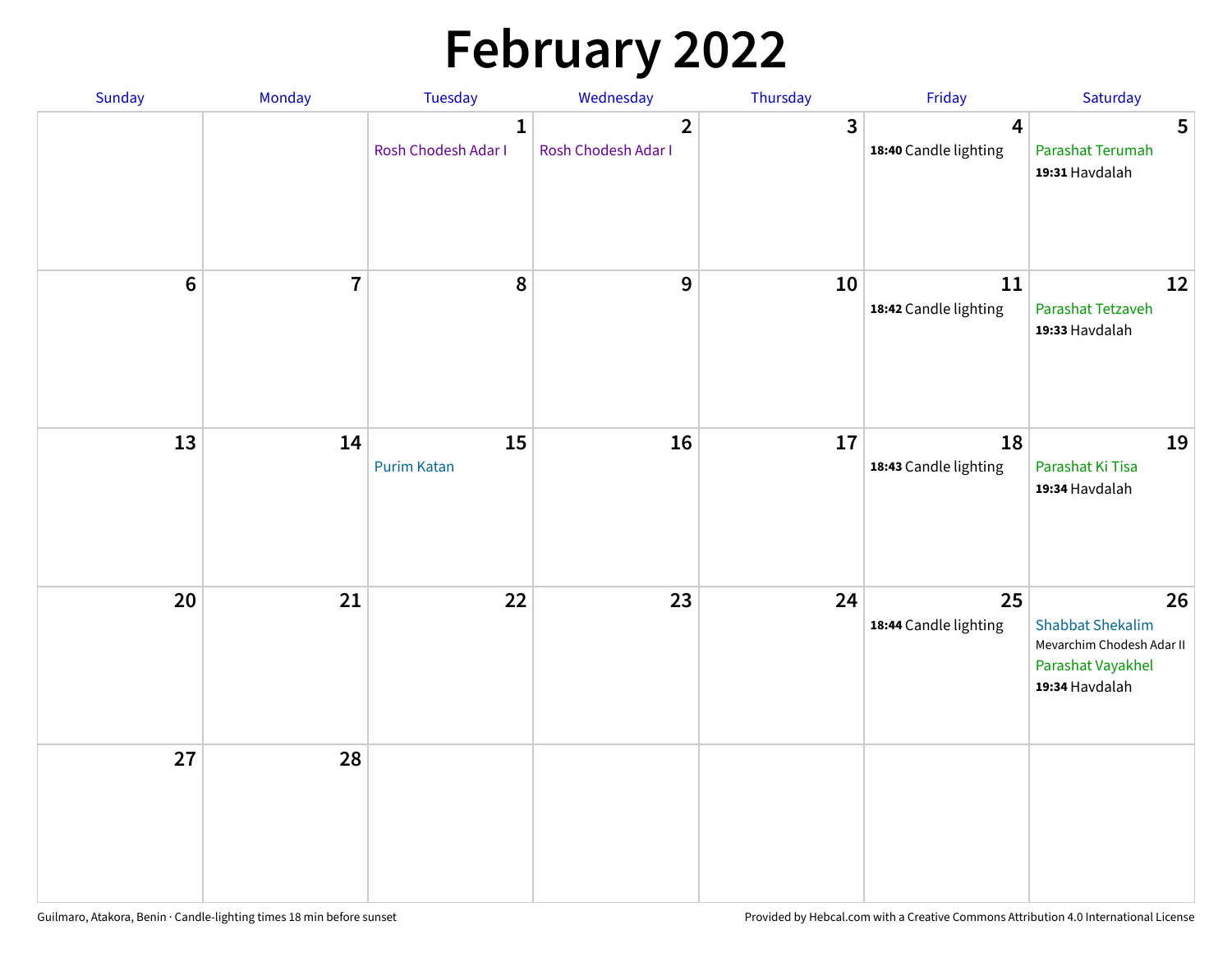## **March 2022**

| Sunday | Monday         | <b>Tuesday</b> | Wednesday                                                                         | Thursday                  | Friday                                              | Saturday                                                                                   |
|--------|----------------|----------------|-----------------------------------------------------------------------------------|---------------------------|-----------------------------------------------------|--------------------------------------------------------------------------------------------|
|        |                | $\mathbf{1}$   | $\overline{2}$                                                                    | 3<br>Rosh Chodesh Adar II | 4<br>Rosh Chodesh Adar II<br>18:45 Candle lighting  | 5<br>Parashat Pekudei<br>19:35 Havdalah                                                    |
| $6\,$  | $\overline{7}$ | 8              | 9                                                                                 | 10                        | 11<br>18:45 Candle lighting                         | 12<br><b>Shabbat Zachor</b><br>Parashat Vayikra<br>19:35 Havdalah                          |
| 13     | 14             | 15             | 16<br>05:58 Fast begins<br>Ta'anit Esther<br>19:29 Fast ends<br><b>Erev Purim</b> | 17<br>Purim               | 18<br><b>Shushan Purim</b><br>18:45 Candle lighting | 19<br>Parashat Tzav<br>19:35 Havdalah                                                      |
| 20     | 21             | 22             | 23                                                                                | 24                        | 25<br>18:45 Candle lighting                         | 26<br><b>Shabbat Parah</b><br>Mevarchim Chodesh Nisan<br>Parashat Shmini<br>19:35 Havdalah |
| 27     | 28             | 29             | 30                                                                                | 31                        |                                                     |                                                                                            |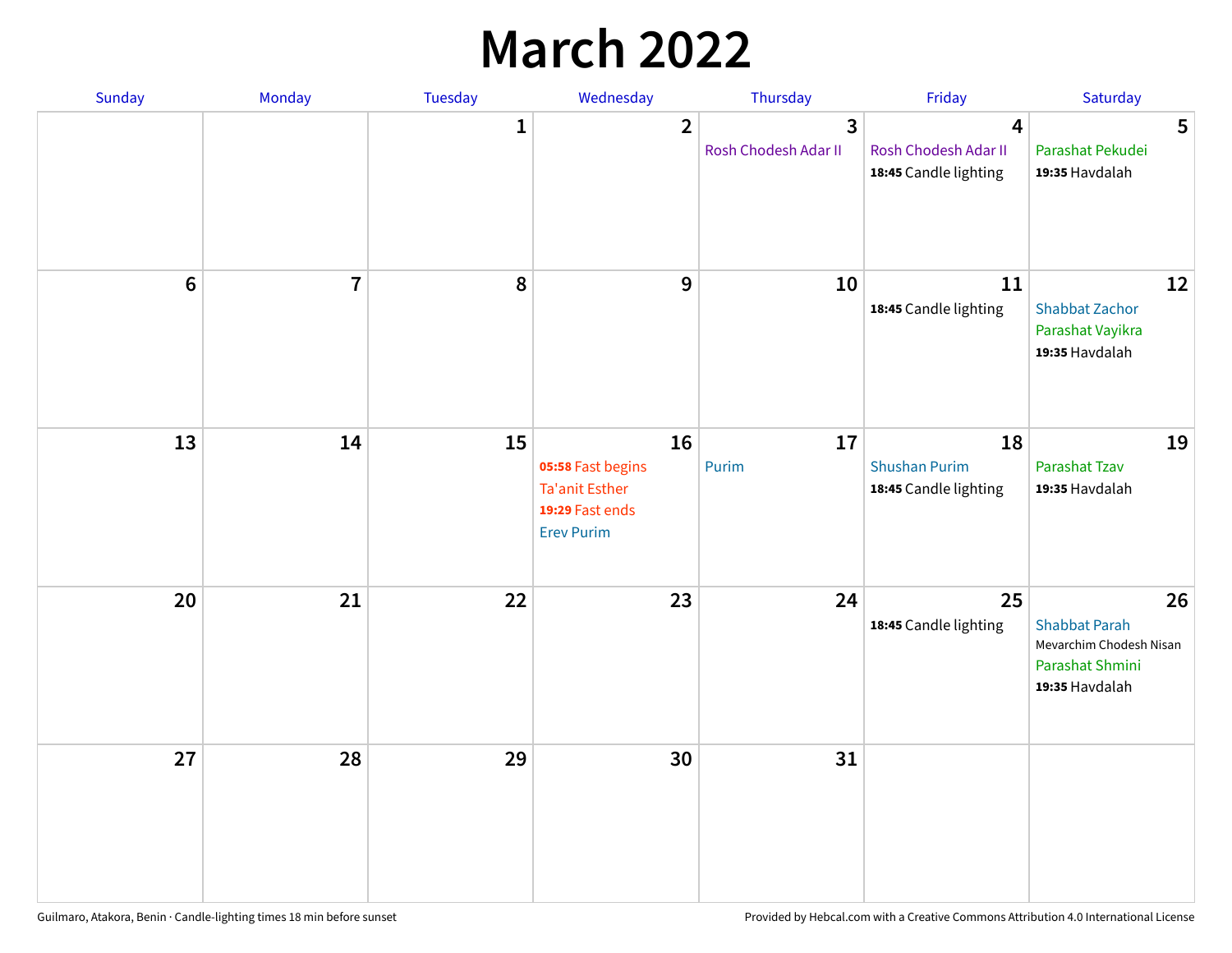## **April 2022**

| <b>Sunday</b>                            | Monday                  | Tuesday                | Wednesday             | Thursday                                        | Friday                                                                                            | Saturday                                                                                                     |
|------------------------------------------|-------------------------|------------------------|-----------------------|-------------------------------------------------|---------------------------------------------------------------------------------------------------|--------------------------------------------------------------------------------------------------------------|
|                                          |                         |                        |                       |                                                 | 1<br>18:45 Candle lighting                                                                        | $\overline{2}$<br><b>Shabbat HaChodesh</b><br><b>Rosh Chodesh Nisan</b><br>Parashat Tazria<br>19:35 Havdalah |
| 3                                        | 4                       | 5                      | $6\phantom{1}$        | $\overline{7}$                                  | 8<br>18:45 Candle lighting                                                                        | 9<br><b>Shabbat HaGadol</b><br>Parashat Metzora<br>19:35 Havdalah                                            |
| 10                                       | 11<br>Yom HaAliyah      | 12                     | 13                    | 14                                              | 15<br>05:39 Fast begins<br><b>Ta'anit Bechorot</b><br><b>Erev Pesach</b><br>18:46 Candle lighting | 16<br>Pesach I<br>19:36 Candle lighting                                                                      |
| 17<br><b>Pesach II</b><br>19:36 Havdalah | 18<br>Pesach III (CH"M) | 19<br>Pesach IV (CH"M) | 20<br>Pesach V (CH"M) | 21<br>Pesach VI (CH"M)<br>18:46 Candle lighting | 22<br><b>Pesach VII</b><br>18:46 Candle lighting                                                  | 23<br><b>Pesach VIII</b><br>19:37 Havdalah                                                                   |
| 24                                       | 25                      | 26                     | 27                    | 28<br>Yom HaShoah                               | 29<br>18:47 Candle lighting                                                                       | 30<br>Mevarchim Chodesh Iyyar<br>Parashat Achrei Mot<br>19:38 Havdalah                                       |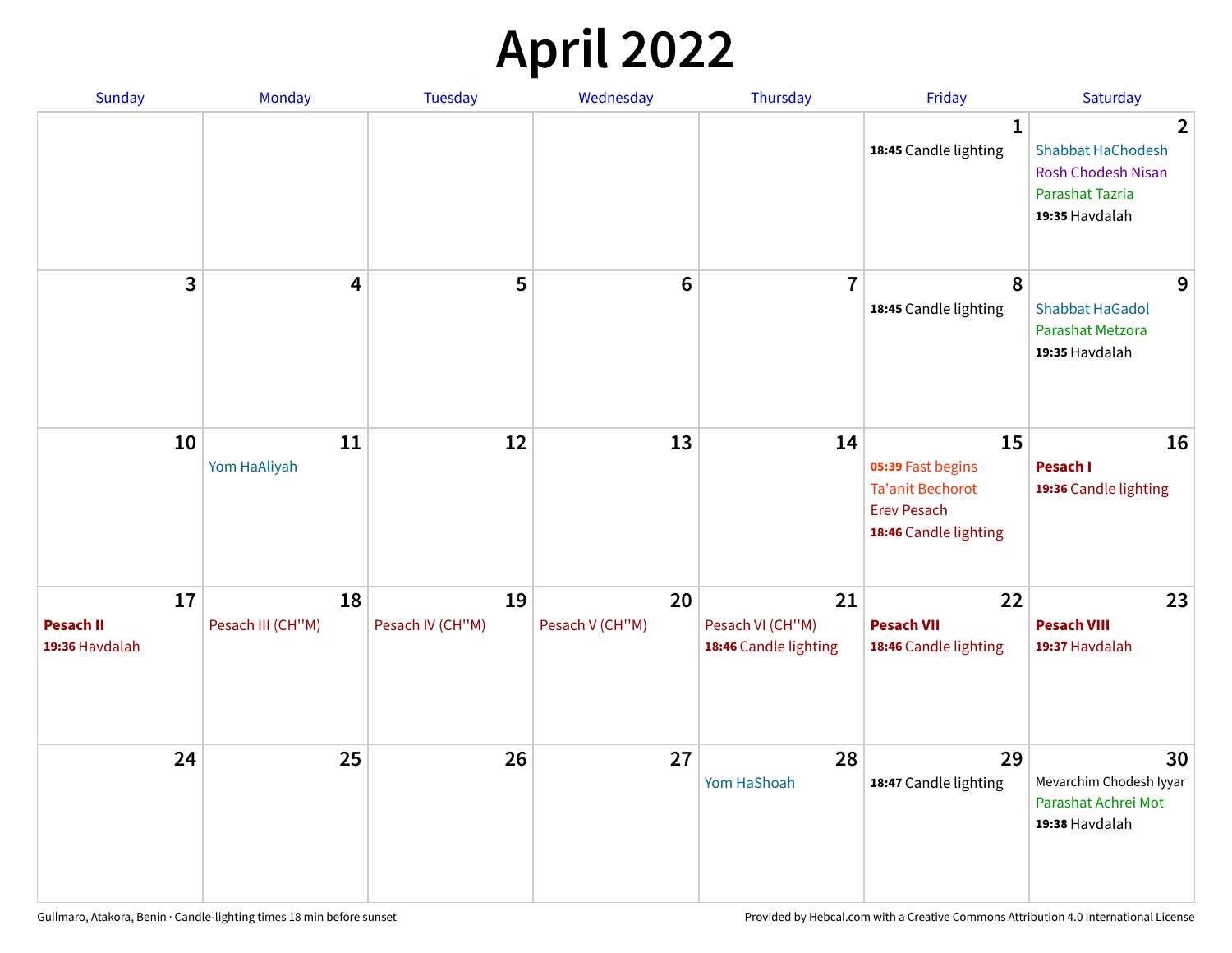## **May 2022**

| Sunday                             | Monday                               | Tuesday                         | Wednesday          | Thursday            | Friday                                   | Saturday                                                               |
|------------------------------------|--------------------------------------|---------------------------------|--------------------|---------------------|------------------------------------------|------------------------------------------------------------------------|
| $\mathbf{1}$<br>Rosh Chodesh Iyyar | $\overline{2}$<br>Rosh Chodesh Iyyar | 3                               | 4<br>Yom HaZikaron | 5<br>Yom HaAtzma'ut | $6\phantom{1}6$<br>18:48 Candle lighting | $\overline{7}$<br>Parashat Kedoshim<br>19:39 Havdalah                  |
| $\pmb{8}$                          | $\mathbf{9}$                         | 10                              | 11                 | 12                  | 13<br>18:49 Candle lighting              | 14<br><b>Parashat Emor</b><br>19:41 Havdalah                           |
| 15<br>Pesach Sheni                 | 16                                   | 17                              | 18                 | 19<br>Lag BaOmer    | 20<br>18:50 Candle lighting              | 21<br>Parashat Behar<br>19:43 Havdalah                                 |
| 22                                 | 23                                   | 24                              | 25                 | 26                  | 27<br>18:52 Candle lighting              | 28<br>Mevarchim Chodesh Sivan<br>Parashat Bechukotai<br>19:45 Havdalah |
| 29<br>Yom Yerushalayim             | 30                                   | 31<br><b>Rosh Chodesh Sivan</b> |                    |                     |                                          |                                                                        |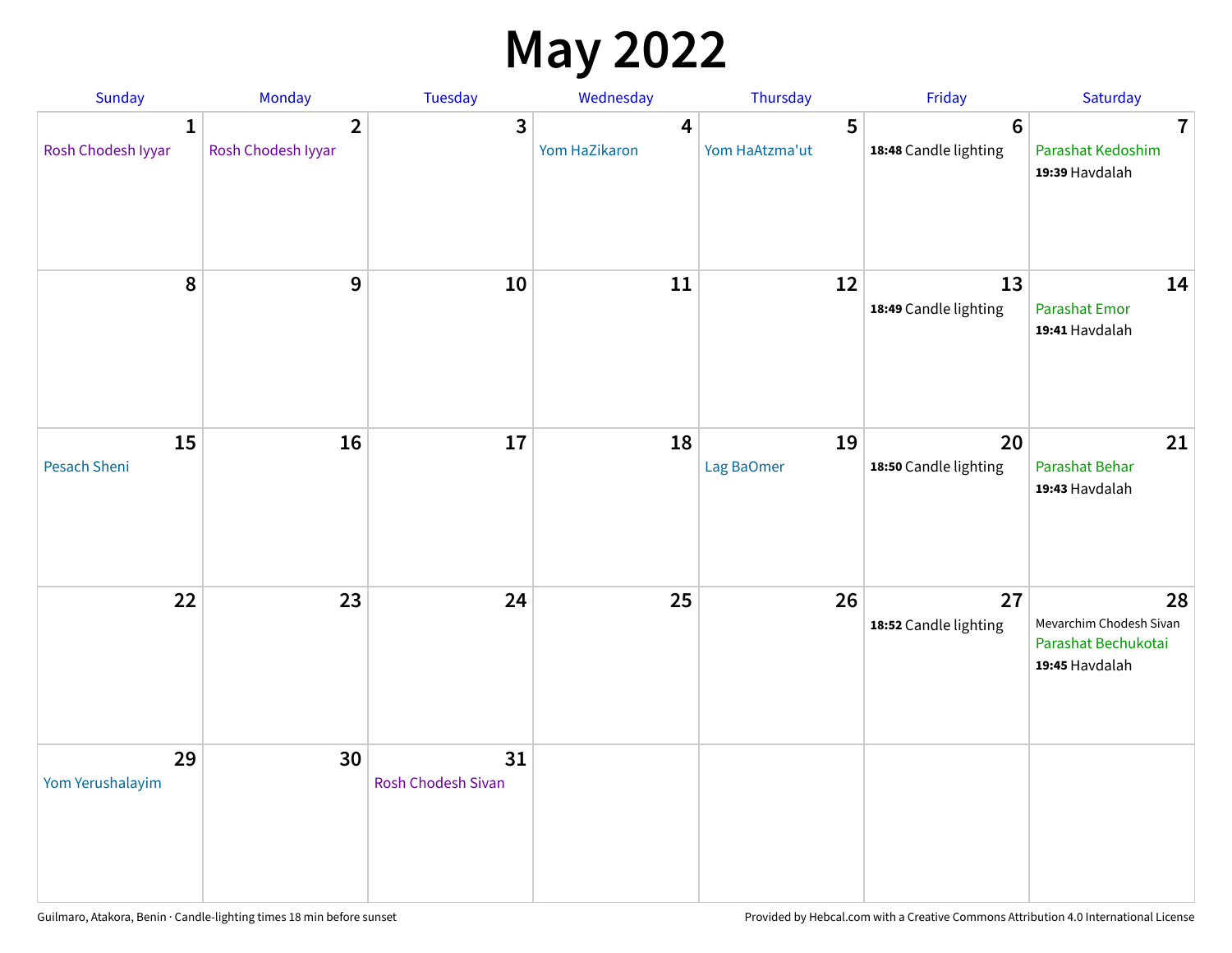#### **June 2022**

| Sunday                                         | Monday                                         | Tuesday        | Wednesday                       | Thursday                        | Friday                      | Saturday                                                                                     |
|------------------------------------------------|------------------------------------------------|----------------|---------------------------------|---------------------------------|-----------------------------|----------------------------------------------------------------------------------------------|
|                                                |                                                |                | 1                               | $\overline{2}$                  | 3<br>18:54 Candle lighting  | $\overline{\mathbf{4}}$<br><b>Erev Shavuot</b><br>Parashat Bamidbar<br>19:47 Candle lighting |
| 5<br><b>Shavuot I</b><br>19:47 Candle lighting | $\bf 6$<br><b>Shavuot II</b><br>19:48 Havdalah | $\overline{7}$ | 8                               | 9                               | 10<br>18:56 Candle lighting | 11<br><b>Parashat Nasso</b><br>19:49 Havdalah                                                |
| 12                                             | 13                                             | 14             | 15                              | 16                              | 17<br>18:58 Candle lighting | 18<br>Parashat Beha'alotcha<br>19:51 Havdalah                                                |
| 19                                             | 20                                             | 21             | 22                              | 23                              | 24<br>18:59 Candle lighting | 25<br>Mevarchim Chodesh Tamuz<br>Parashat Sh'lach<br>19:52 Havdalah                          |
| 26                                             | 27                                             | 28             | 29<br><b>Rosh Chodesh Tamuz</b> | 30<br><b>Rosh Chodesh Tamuz</b> |                             |                                                                                              |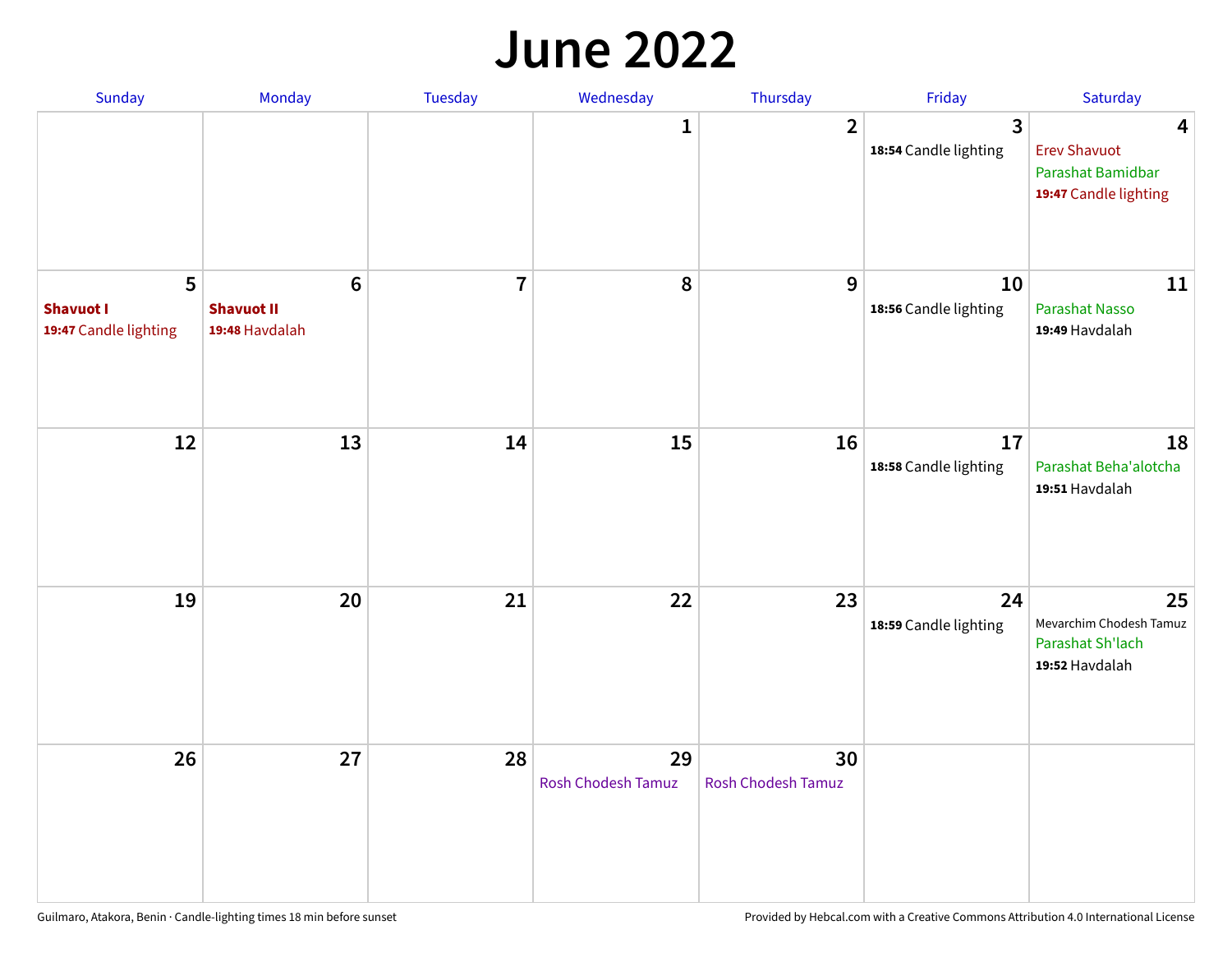## **July 2022**

| Sunday                                                           | Monday                  | Tuesday | Wednesday      | Thursday       | Friday                                         | Saturday                                                                |
|------------------------------------------------------------------|-------------------------|---------|----------------|----------------|------------------------------------------------|-------------------------------------------------------------------------|
|                                                                  |                         |         |                |                | $\mathbf{1}$<br>19:00 Candle lighting          | $\overline{2}$<br>Parashat Korach<br>19:53 Havdalah                     |
| $\mathbf{3}$                                                     | $\overline{\mathbf{4}}$ | 5       | $6\phantom{1}$ | $\overline{7}$ | $\boldsymbol{8}$<br>19:01 Candle lighting      | 9<br><b>Parashat Chukat</b><br>19:54 Havdalah                           |
| 10                                                               | 11                      | 12      | 13             | 14             | 15<br>19:01 Candle lighting                    | 16<br><b>Parashat Balak</b><br>19:53 Havdalah                           |
| 17<br>05:31 Fast begins<br><b>Tzom Tammuz</b><br>19:47 Fast ends | 18                      | 19      | 20             | 21             | 22<br>19:00 Candle lighting                    | 23<br>Mevarchim Chodesh Av<br><b>Parashat Pinchas</b><br>19:52 Havdalah |
| 24                                                               | 25                      | 26      | 27             | 28             | 29<br>Rosh Chodesh Av<br>18:59 Candle lighting | 30<br>Parashat Matot-Masei<br>19:50 Havdalah                            |
| 31                                                               |                         |         |                |                |                                                |                                                                         |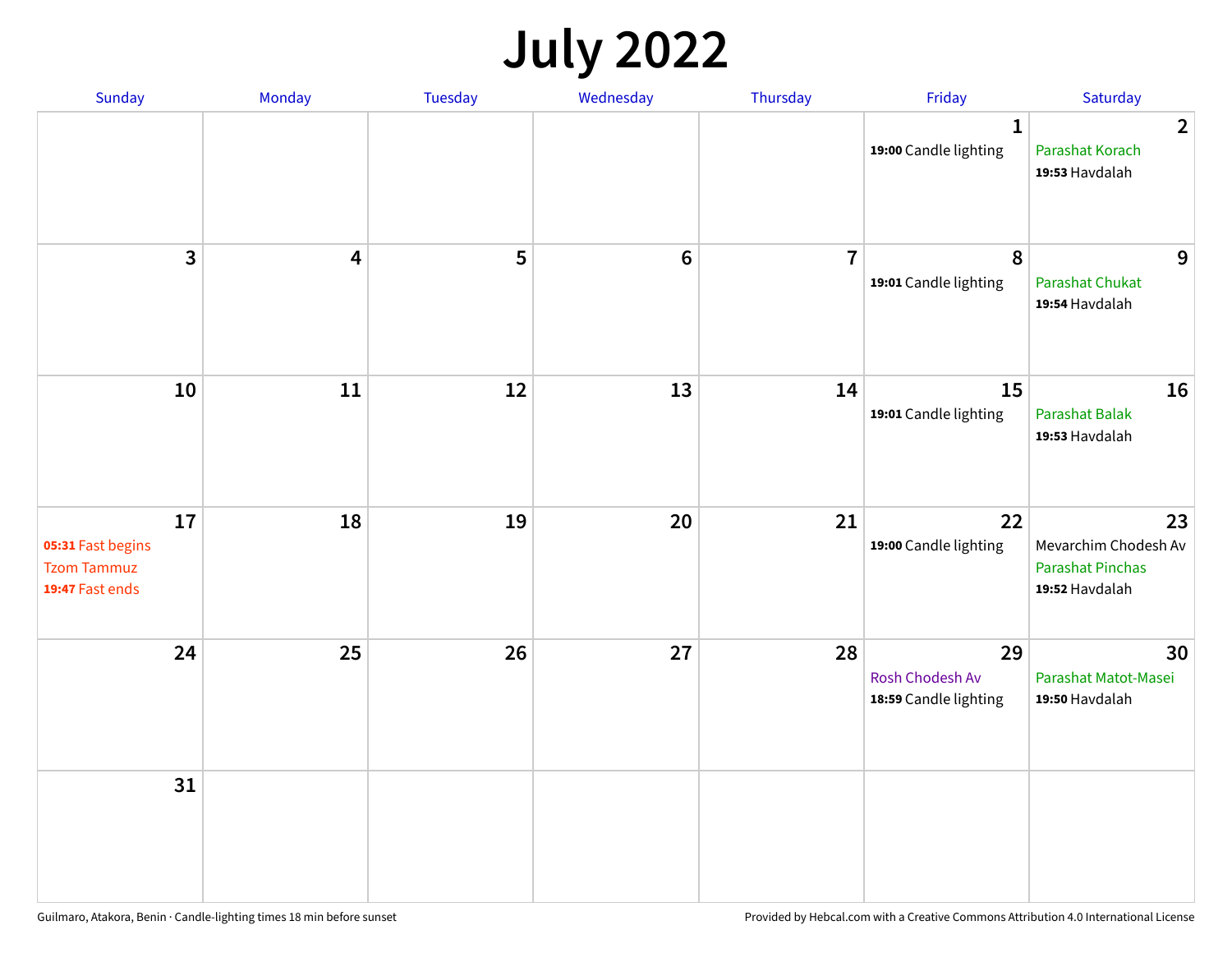## **August 2022**

| Sunday                                                      | Monday       | Tuesday                 | Wednesday | Thursday | Friday                                 | Saturday                                                                                                                       |
|-------------------------------------------------------------|--------------|-------------------------|-----------|----------|----------------------------------------|--------------------------------------------------------------------------------------------------------------------------------|
|                                                             | $\mathbf{1}$ | $\overline{\mathbf{2}}$ | 3         | 4        | 5<br>18:57 Candle lighting             | $6\phantom{1}6$<br><b>Shabbat Chazon</b><br>19:15 Fast begins<br>Erev Tish'a B'Av<br><b>Parashat Devarim</b><br>19:48 Havdalah |
| $\overline{7}$<br>Tish'a B'Av (observed)<br>19:42 Fast ends | 8            | 9                       | 10        | 11       | 12<br>Tu B'Av<br>18:54 Candle lighting | 13<br><b>Shabbat Nachamu</b><br>Parashat Vaetchanan<br>19:45 Havdalah                                                          |
| 14                                                          | 15           | 16                      | 17        | 18       | 19<br>18:51 Candle lighting            | 20<br>Mevarchim Chodesh Elul<br><b>Parashat Eikev</b><br>19:41 Havdalah                                                        |
| 21                                                          | 22           | 23                      | 24        | 25       | 26<br>18:48 Candle lighting            | 27<br><b>Rosh Chodesh Elul</b><br>Parashat Re'eh<br>19:37 Havdalah                                                             |
| 28<br>Rosh Hashana LaBehemot<br><b>Rosh Chodesh Elul</b>    | 29           | 30                      | 31        |          |                                        |                                                                                                                                |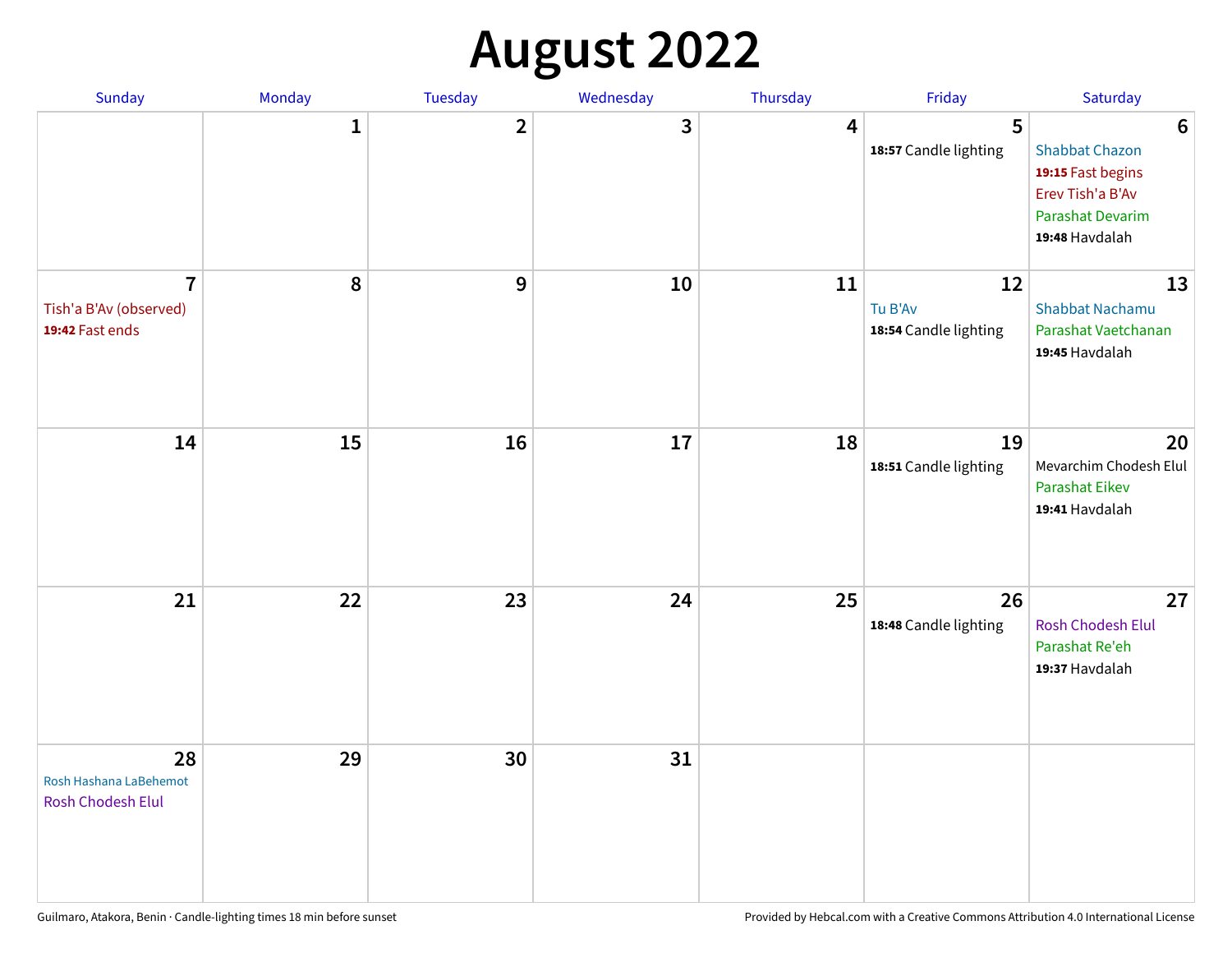## **September 2022**

| Sunday                                           | Monday                                           | Tuesday                                        | Wednesday                                                          | Thursday     | Friday                                  | Saturday                                                  |
|--------------------------------------------------|--------------------------------------------------|------------------------------------------------|--------------------------------------------------------------------|--------------|-----------------------------------------|-----------------------------------------------------------|
|                                                  |                                                  |                                                |                                                                    | $\mathbf{1}$ | $\overline{2}$<br>18:43 Candle lighting | 3<br><b>Parashat Shoftim</b><br>19:33 Havdalah            |
| $\overline{\mathbf{4}}$                          | 5                                                | $6\phantom{1}6$                                | $\overline{7}$                                                     | 8            | 9<br>18:39 Candle lighting              | 10<br>Parashat Ki Teitzei<br>19:28 Havdalah               |
| $11\,$                                           | 12                                               | 13                                             | 14                                                                 | 15           | 16<br>18:35 Candle lighting             | 17<br>Leil Selichot<br>Parashat Ki Tavo<br>19:24 Havdalah |
| 18                                               | 19                                               | 20                                             | 21                                                                 | 22           | 23<br>18:30 Candle lighting             | 24<br>Parashat Nitzavim<br>19:19 Havdalah                 |
| 25<br>Erev Rosh Hashana<br>18:29 Candle lighting | 26<br>Rosh Hashana 5783<br>19:18 Candle lighting | 27<br><b>Rosh Hashana II</b><br>19:17 Havdalah | 28<br>05:40 Fast begins<br><b>Tzom Gedaliah</b><br>19:11 Fast ends | 29           | 30<br>18:26 Candle lighting             |                                                           |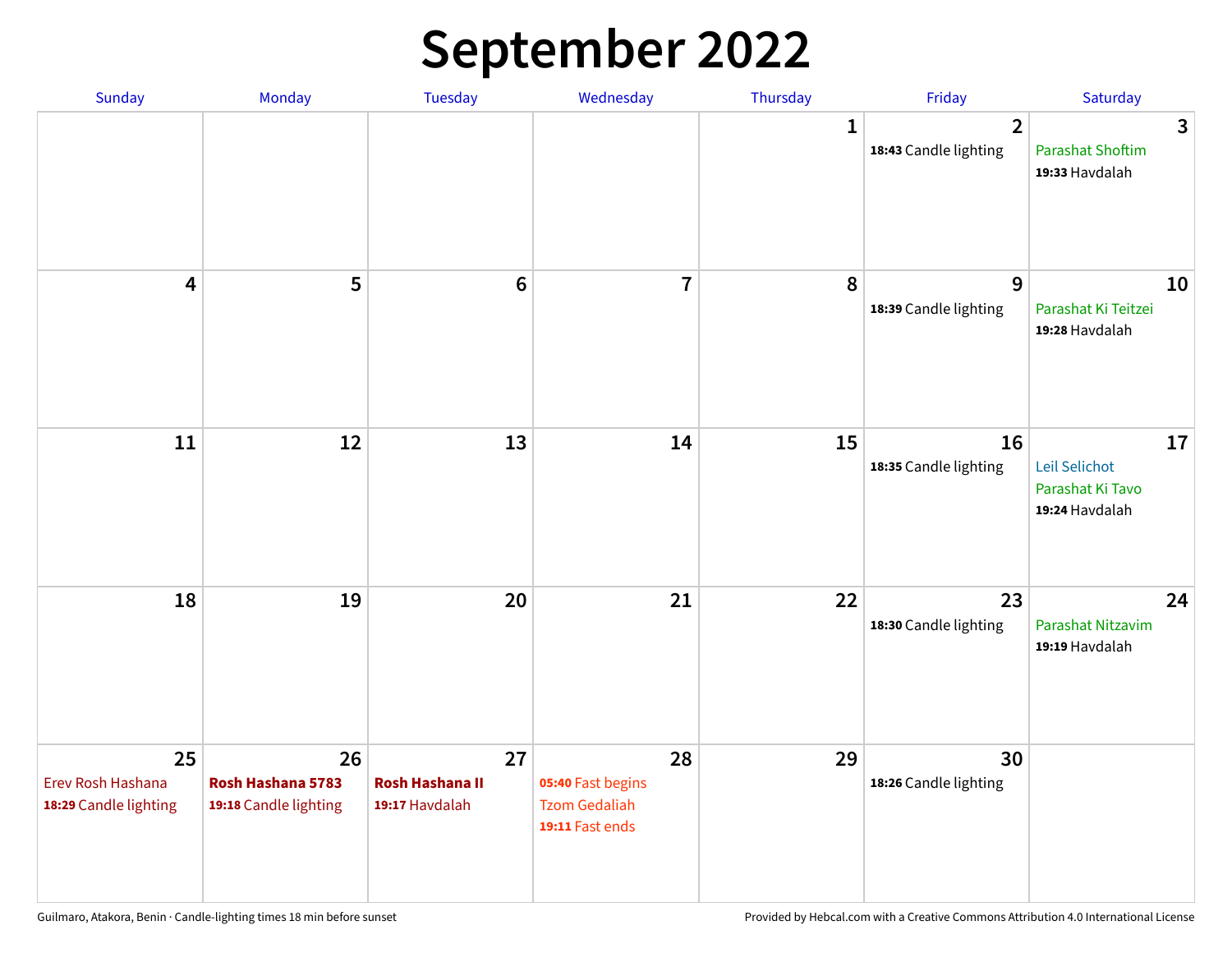## **October 2022**

| <b>Sunday</b>                                            | <b>Monday</b>                                        | <b>Tuesday</b>                                       | Wednesday                                | Thursday               | Friday                                         | Saturday                                                                     |
|----------------------------------------------------------|------------------------------------------------------|------------------------------------------------------|------------------------------------------|------------------------|------------------------------------------------|------------------------------------------------------------------------------|
|                                                          |                                                      |                                                      |                                          |                        |                                                | $\mathbf{1}$<br><b>Shabbat Shuva</b><br>Parashat Vayeilech<br>19:15 Havdalah |
| $\overline{2}$                                           | 3                                                    | 4<br><b>Erev Yom Kippur</b><br>18:23 Candle lighting | 5<br><b>Yom Kippur</b><br>19:12 Havdalah | $6\phantom{1}6$        | $\overline{7}$<br>18:22 Candle lighting        | 8<br>Parashat Ha'Azinu<br>19:11 Havdalah                                     |
| 9<br><b>Erev Sukkot</b><br>18:20 Candle lighting         | 10<br><b>Sukkot I</b><br>19:10 Candle lighting       | 11<br><b>Sukkot II</b><br>19:09 Havdalah             | 12<br>Sukkot III (CH"M)                  | 13<br>Sukkot IV (CH"M) | 14<br>Sukkot V (CH"M)<br>18:18 Candle lighting | 15<br>Sukkot VI (CH"M)<br>19:07 Havdalah                                     |
| 16<br>Sukkot VII (Hoshana Raba)<br>18:17 Candle lighting | 17<br><b>Shmini Atzeret</b><br>19:06 Candle lighting | 18<br><b>Simchat Torah</b><br>19:06 Havdalah         | 19                                       | 20                     | 21<br>18:14 Candle lighting                    | 22<br>Mevarchim Chodesh Cheshvan<br>Parashat Bereshit<br>19:04 Havdalah      |
| 23                                                       | 24                                                   | 25<br>Rosh Chodesh Cheshvan                          | 26<br>Rosh Chodesh Cheshvan              | 27                     | 28<br>18:12 Candle lighting                    | 29<br><b>Parashat Noach</b><br>19:02 Havdalah                                |
| 30                                                       | 31                                                   |                                                      |                                          |                        |                                                |                                                                              |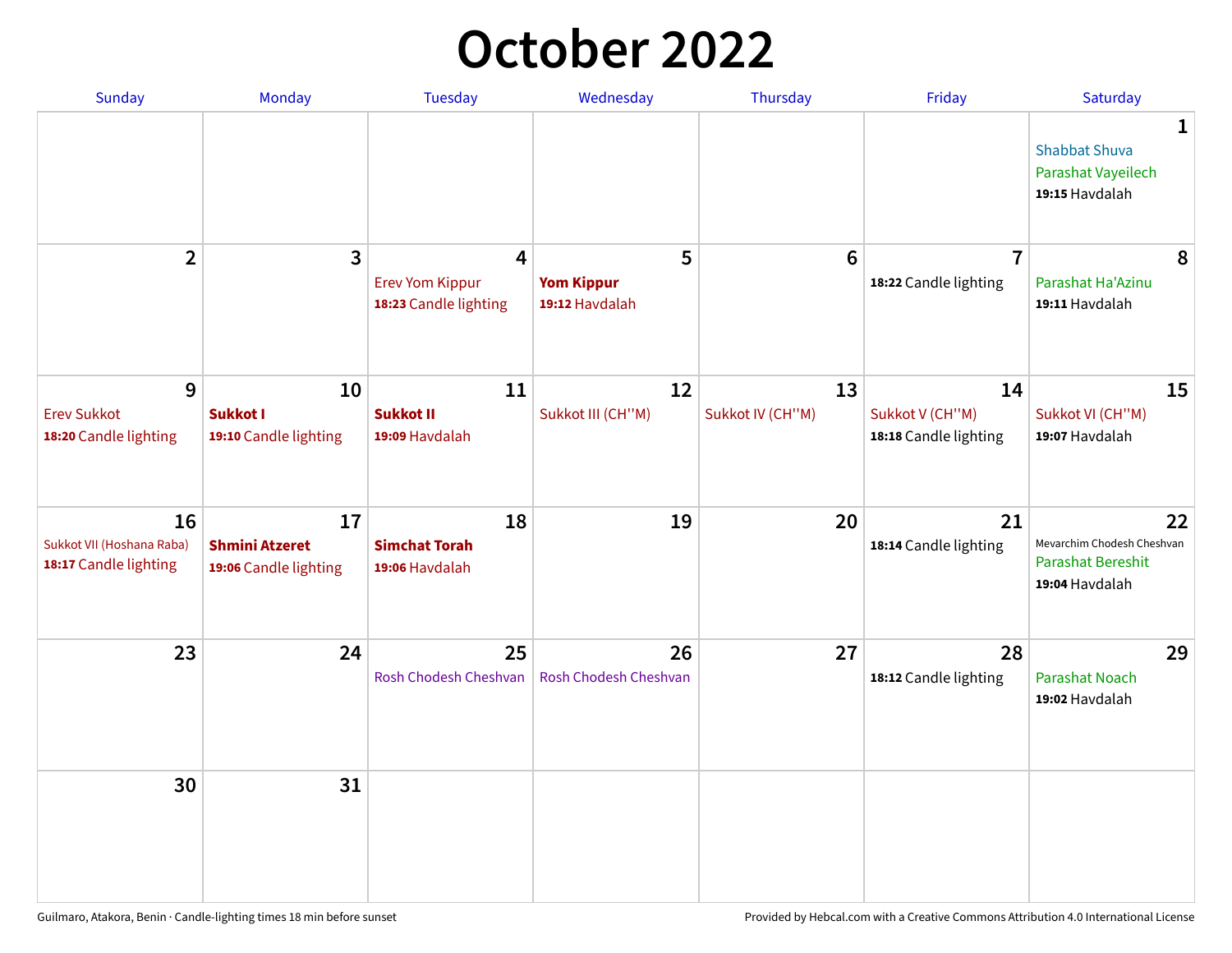### **November 2022**

| Sunday         | Monday                  | Tuesday                             | Wednesday               | Thursday                  | Friday                                             | Saturday                                                                 |
|----------------|-------------------------|-------------------------------------|-------------------------|---------------------------|----------------------------------------------------|--------------------------------------------------------------------------|
|                |                         | 1<br>Yom HaAliyah School Observance | $\overline{\mathbf{2}}$ | $\mathbf{3}$              | $\overline{\mathbf{4}}$<br>18:10 Candle lighting   | 5<br>Parashat Lech-Lecha<br>19:00 Havdalah                               |
| $6\phantom{1}$ | $\overline{\mathbf{I}}$ | 8                                   | $\boldsymbol{9}$        | 10                        | 11<br>18:09 Candle lighting                        | 12<br>Parashat Vayera<br>19:00 Havdalah                                  |
| 13             | 14                      | 15                                  | 16                      | 17                        | 18<br>18:08 Candle lighting                        | 19<br>Mevarchim Chodesh Kislev<br>Parashat Chayei Sara<br>19:00 Havdalah |
| 20             | 21                      | 22                                  | 23<br>Sigd              | 24<br>Rosh Chodesh Kislev | 25<br>Rosh Chodesh Kislev<br>18:09 Candle lighting | 26<br><b>Parashat Toldot</b><br>19:01 Havdalah                           |
| 27             | 28                      | 29                                  | 30                      |                           |                                                    |                                                                          |